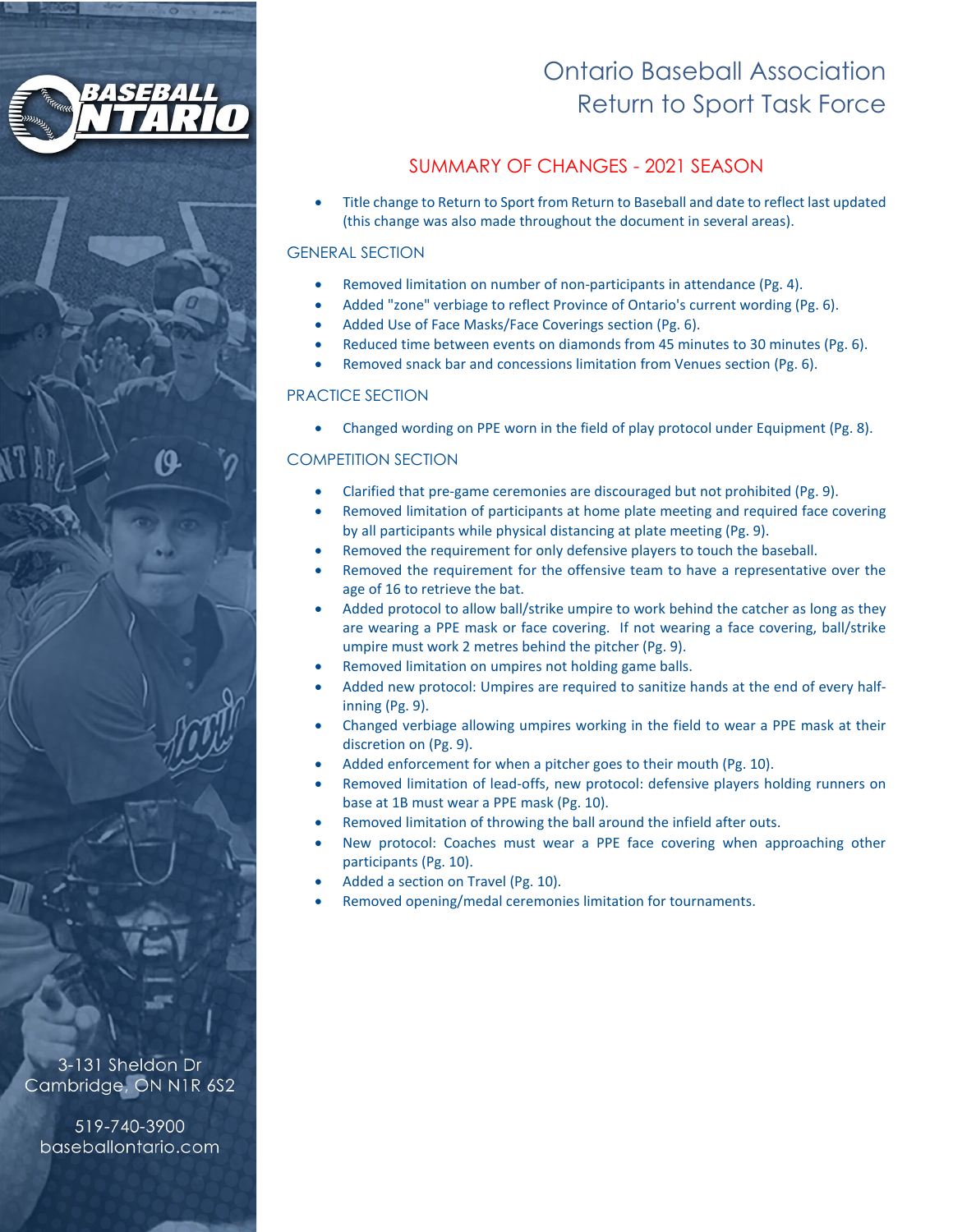

# Return toSport **COVID-19 Guidelines**

Approved by Baseball Ontario Board of Management June 11, 2020. Last updated March 18, 2021.

APPROVED JUNE 11, 2020 v.4; Last Updated and approved March 18, 2021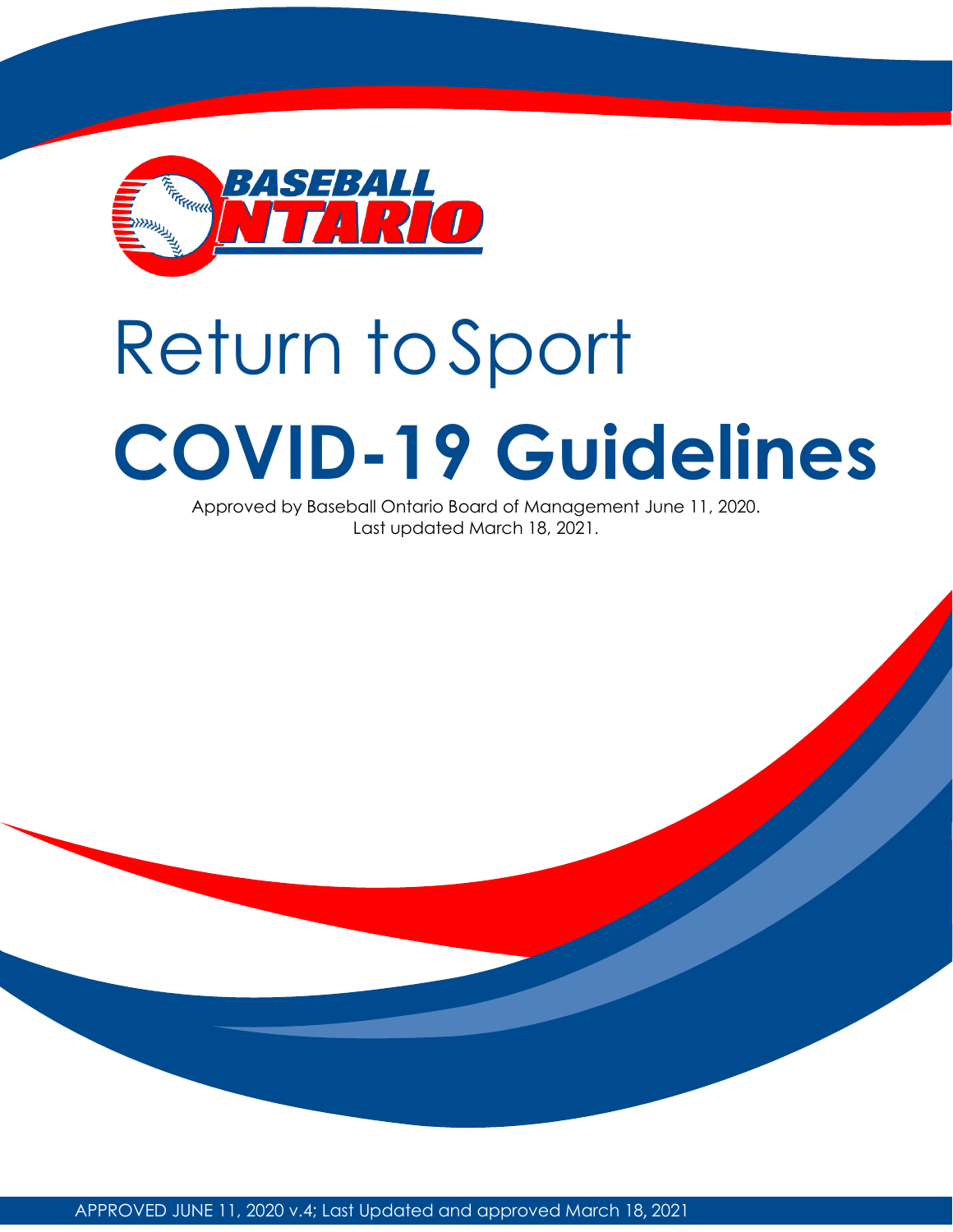# **Table of Contents**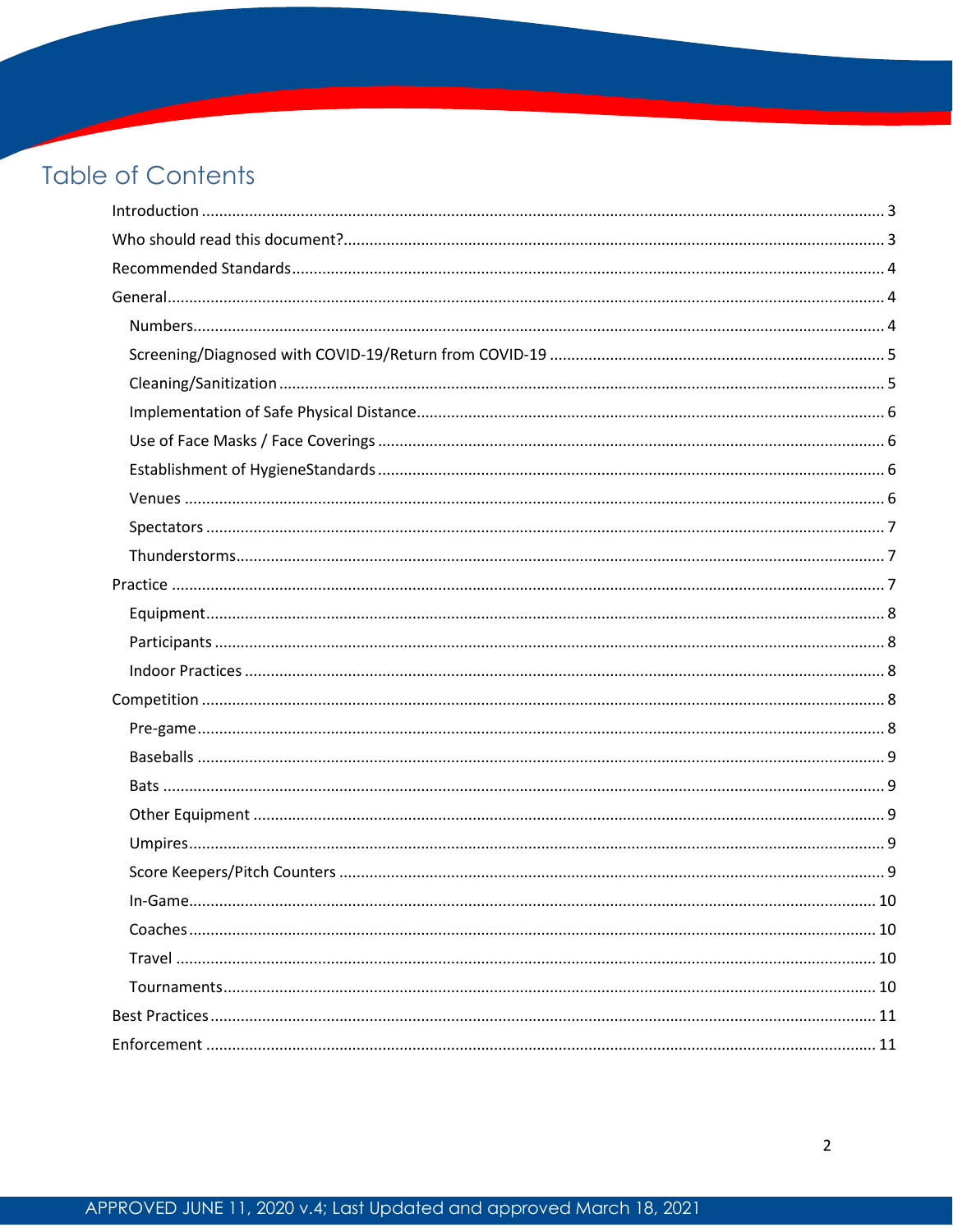# <span id="page-3-0"></span>**Introduction**

Baseball Ontario remains committed to the safety of the baseball community in Ontario. While we are anxious for the return of our game, reopening baseball must take place within the context of the general reopening from COVID-19 closures occurring within the province. While we love baseball, the health and welfare of our participants must not be compromised. This document, as it may be updated from time to time, provides guidance on how baseball can return when it is deemed safe to do so by the Province of Ontario, municipal governments and public health authorities.

The principal purpose of this document isto provide a required framework and general recommendations to the Baseball Ontario community, during the global COVID-19 pandemic, for the safe return to baseball. The framework in this document is subject to all provincial emergency orders, advice and recommendations of public health authorities, municipal by-laws or other requirements, and requirements of facility owners. To the extent of any conflict between thisframework and these other requirements, these other requirements prevail overthe framework.

This document will be periodically updated asthe provincialsituation, recommendations and guidelines continue to evolve. As revisions are made, the most current version of the document will be located on the Baseball Ontario website and membership will be advised through Baseball Ontario's weekly Inside Pitch, its OnDeck app and through its social media channels.

As updated from time to time, this document shall remain in full force and effect until such time as Baseball Ontario's Board of Management rescinds its provisions.

# <span id="page-3-1"></span>Who should read this document?

All participants(players, coaches, umpires, officials, volunteers) and their parents/guardiansin the case of minors should familiarize themselves with the requirements and recommendations contained in this document prior to their return to baseball (training and competition) activities.

Local Associations, Affiliated Associations, Select Loops and Select Associations, their respective teams and any other group or teams insured through Baseball Ontario ("Member Organizations") must use and follow this framework to establish minimum standards and protocols for return to baseball (training and competition) within their own jurisdiction.

Member Organizations are strongly recommended to develop their own specific written policies and operating protocols and have them approved by their own board of directors. Such policies and protocols must be compliant with Baseball Ontario's guidelines together with municipal and provincial legislation and COVID-19 specific policies issued by government and local public health authorities. Changes to such legislation and policies should be monitored closely and the Member Organization's policies updated as required, ensuring that the Member Organization is applying the required standard of care and complying with local requirements. Member Organizations can supplement this framework with additional requirements for their own specific context, but cannot lessen the requirements of thisframework.

Any Member Organization can, in its absolute discretion, determine that it is suspending or continuing to suspend its in-person baseball activities without sanction or penalty from Baseball Ontario.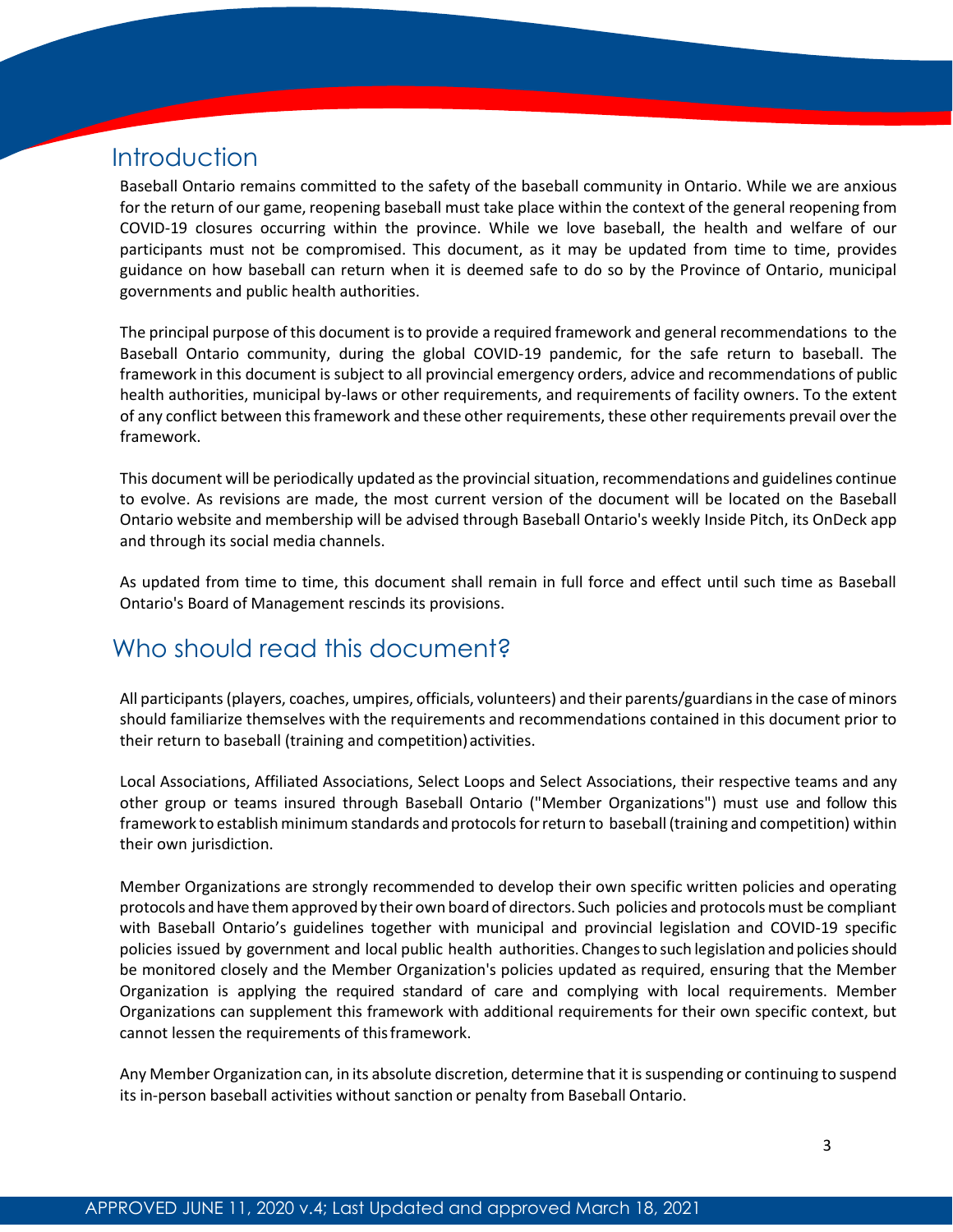Players should not return to their baseball activities without considering the harmful effects of detraining. In fact, players may be exposed to situations of early fatigue due to reduced aerobic capacity or to injuries due to impaired muscle function, which can result in being counterproductive for his/her health.

When designing and carrying out physical exercise sessions, it will, therefore, be important to consider intensity, frequency, volume and method of exercise. A gradual increase is very important: after a period of reduced training, it is essential to understand the importance of following a period of gradual re-training. A resumption of physical activity by increasing both volume and intensity, but without modulating recovery periods, could lead to excessive fatigue or, in some cases, cause muscle injury or health problems.

The physical reconditioning should include a training program containing postural, stretching, core-stability and balance exercises to increase muscle tone and, at the same time, a program of endurance activities to improve aerobic capacity. Later, it would be appropriate to gradually introduce the sport's specific movements, and in particular throwing and armcare.

Until it is possible to return to full squad practices, outdoors and/or at the gym, the suggestion is to maintain an active lifestyle, by dedicating at least 45-60 minutes every day practicing activities that allow the maintenance of a good state of health combining aerobic activities with muscle strengthening and flexibility exercises. The workout intensity must vary according to individual physical and training conditions, as well as climatic conditions, possibly gradually increasing over time.

# <span id="page-4-0"></span>Recommended Standards

The list of protocols below set out the minimum standards for the organization of baseball events. While these guidelines will help mitigate the risk of COVID-19 infections - they cannot eliminate it completely. Persons, who do not feel safe in returning to baseball activities, are encouraged to refrain from doing so and will not be subject to any penalties or sanctions from Baseball Ontario and/or Member Organizations.

# <span id="page-4-1"></span>General

<span id="page-4-2"></span>*(applies to all practice, competition, team meetings or other in-person team activities)*

## **Numbers**

- At no point will a baseball event exceed the number of attendees(including players, coaches, umpires, association officials, volunteers, parents and other family members) noted as the maximum number by the Province of Ontario, or any relevant municipality or public health authority.
- The number of participants involved should be reviewed and kept down to the absolute essential (e.g. Team members, Officials, Umpires, Event staff, Volunteers, etc.)
- **If the Province of Ontario and/or municipalities or public health authorities establish different Stages** (or zones) of reopening in different areas of the province, the Stage established for the municipality where the team is located (i.e. home diamond) applies to that team. Travel by a team to another area of the province does not mean that the team can rely on the Stage of reopening of that otherarea.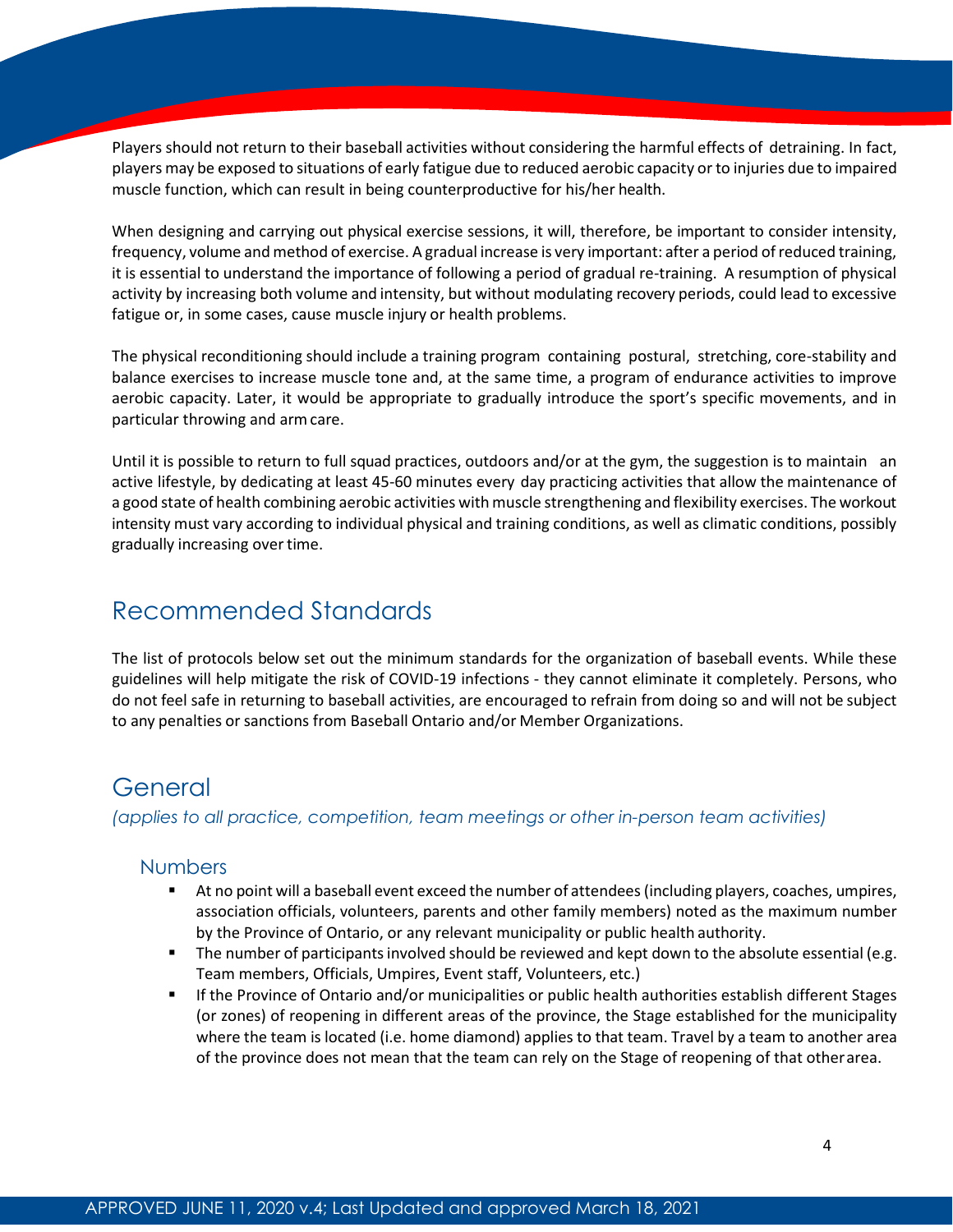- Coaching staff will keep an attendance tracker (written or electronic through the Baseball Ontario OnDeck app) for all practices, games and in-person activities including all players, coaches, umpires, parents, and others in attendance, including name and contact information (email or phone).
	- $\circ$  If the attendance tracker is done in written form, within 24 hours of the event, the coaching staff will provide their Local Association or Select Association with a copy of the attendance tracker for each event. Local Associations and/or Select Associations will produce the attendance tracker to Baseball Ontario, their Affiliated Association, Select Loop or Public Health upon request.
	- $\circ$  If the attendance tracker is done through the Baseball Ontario OnDeck app, Baseball Ontario will provide the information to the relevant Member Organization(s) and Public Health upon request.

# <span id="page-5-0"></span>Screening/Diagnosed with COVID-19/Return from COVID-19

- Self-screening through <https://covid-19.ontario.ca/self-assessment/> is required by all participants, volunteers and spectators prior to attending any game, practice, meeting or other in-person team activity and any individual shall not attend if they fail the screening protocol.
- A person, who is identified as part of an at-risk group, but otherwise passes the screening questions is discouraged from participating in in-person baseball activities, but they are not considered to have failed the screening protocol.
- Any participant, volunteer or spectator diagnosed with COVID-19 or who has been in contact with any person having COVID-19 in the previous 14 days MUST not attend any game, practice,meeting or other in-person team activity and MUST notify their local public healthauthority.
- Any participant, volunteer or spectator diagnosed with COVID-19 must be cleared by appropriate medical authorities prior to attending any in-person baseball activity. Evidence of the clearance needs to be provided to the Member Organization.

# <span id="page-5-1"></span>Cleaning/Sanitization

*(The following apply whereof theguidelinesrefer tocleaning,sanitizing, disinfecting, wipingor similarterms):*

- Teams are to have soap and water or 70% (or higher) alcohol hand sanitizer and disinfectant wipes (or acceptable option) readily available at all times, and especially in any medical treatment areas. A list of recommended disinfectants is available on the Health Canada website[:](https://www.canada.ca/en/health-canada/services/drugs-health-products/disinfectants/covid-19/list.html) [https://www.canada.ca/en/health-canada/services/drugs-health-products/disinfectants/covid-](https://www.canada.ca/en/health-canada/services/drugs-health-products/disinfectants/covid-19/list.html)[19/list.html](https://www.canada.ca/en/health-canada/services/drugs-health-products/disinfectants/covid-19/list.html)
- General cleaning shall be done with microfiber cloths and appropriate cleaning products from the previous bullet.
- General cleaning shall take place several times a day using different cleaning cloths for each type of object/surface (i.e. doors, tables, chairs, control panels such as those for scoreboards, remote controls, etc.)
- All cleaning personnel (not including those individuals who work for the municipality or facility owner, who shall follow whatever guidelines are established by their employer) shall be protected appropriately with face mask and protective gloves at a minimum. This applies to the cleaning of facilities and/or equipment in accordance with the requirements of this document.
- At 15U and below, only adults shall perform cleaning/sanitization functions. At 16U and above, players and adults may perform cleaning/sanitization functions.
- Those not involved in the cleaning/sanitization shall stay a minimum of 2 metres away from the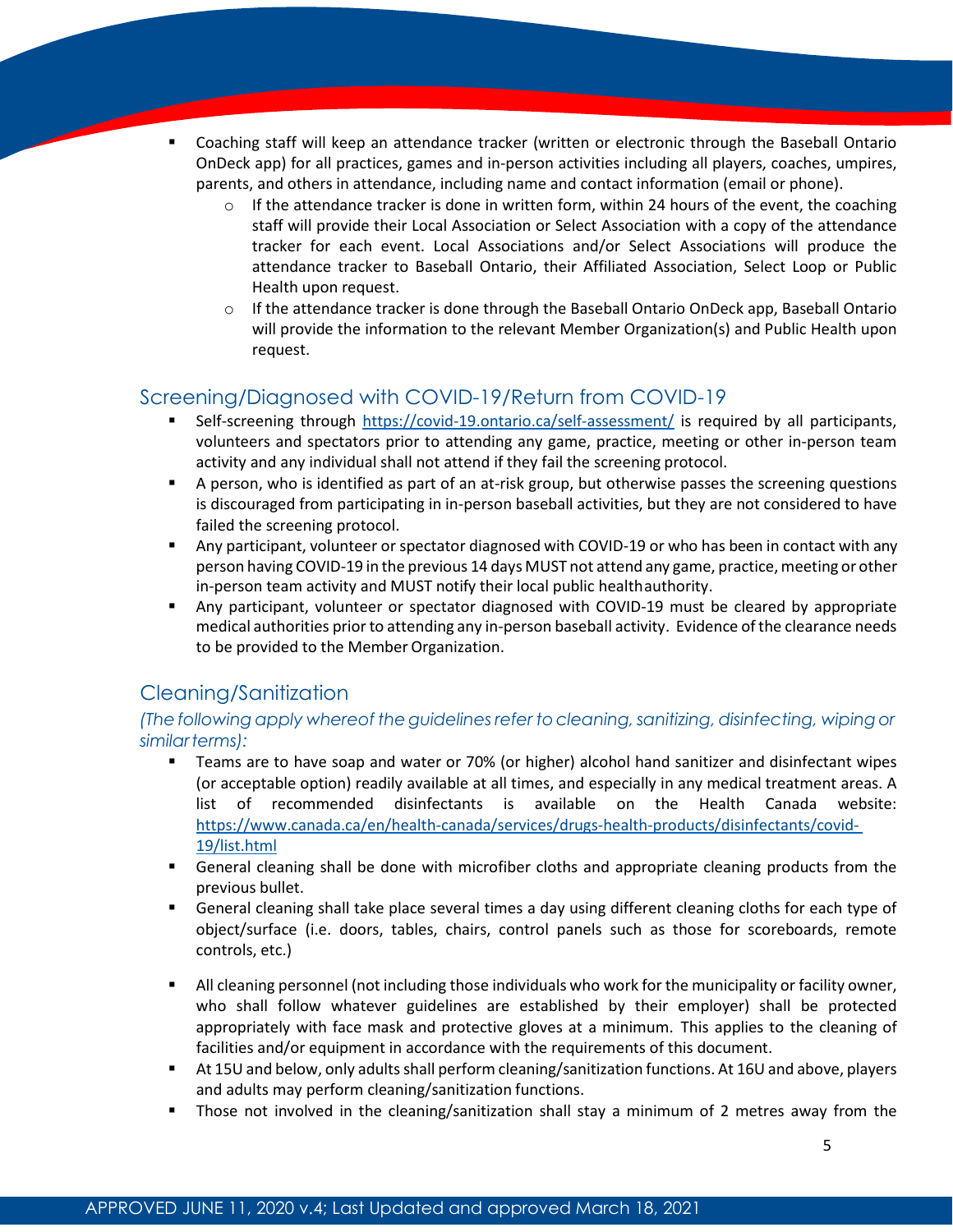cleaning/sanitization activities.

- Cleaning/sanitization products will not be used by or stored within access of young children.
- Where this document requires the use of protective gloves, this shall mean PPE gloves and not batting gloves or baseball mitts.

## <span id="page-6-0"></span>Implementation of Safe Physical Distance

- Maintain minimum of 2 metres distancing during physical activity, including warm ups, pre-game and post-game activities, wherever possible.
- **Use of dugouts should be avoided where safe physical distance cannot be maintained**
- Use as much space as required outside the dugout (but in safe areas outside of the field of play) to maintain adequate physical distance
- Avoid congestion at points of entry to the diamond (i.e. gates, dugout doors, etc.)to allowmaintenance of 2 metres distancing among participants
- If spectators are in attendance, specific spectator measures for physical distancing shall be set as required/recommended by the local public healthauthorities.

## <span id="page-6-1"></span>Use of Face Masks / Face Coverings

- Players and coaches are required to wear non-medical face masks or face coverings while off the field of play including while on the bench during the game.
- **Players are encouraged to wear non-medical face masks or face coverings during play.**
- Coaches in the field of play must wear non-medical face masks or face coverings when they approach a player, other coach or umpire. Coaches are encouraged to wear non-medical face masks or face coverings in other situations.

#### <span id="page-6-2"></span>Establishment of HygieneStandards

- Clean hands at least every inning for games or every 30 minutes or after handling shared equipment at practices
- **•** Avoid touching eyes, nose and mouth with your hands
- **F** Sneeze and/or cough in a tissue or the internal crease of the elbow. Avoid contact of hands with personal respiratory points
- All potentially infected waste (i.e. disposable tissues, masks, protective gloves, etc.), hygiene material, rubbish, debris, etc., in all shared spaces (diamonds, dugouts, washrooms, change rooms, etc.) shall be disposed of safely at the end of the in-person baseball activity.

#### <span id="page-6-3"></span>Venues

- Scheduling of diamonds must allow for a minimum of 30 minutes between the conclusion of the prior event and the start of the subsequent event to allow for: (1) the team(s) involved in the prior event to clean/sanitize equipment, dispose of garbage from common areas, and have all team members vacate the facility BEFORE (2) the team(s) involved in the subsequent event enter the facility and clean/sanitize common areas; without crossover between the teams participating in the two events. In the case of games, this may require Member Organizations to establish appropriate "drop dead" or "no new inning" rules to allow for safe crossover between events.
- Participants, volunteers and spectators for a subsequent event shall remain in their motor vehicle in the parking lot until participants, volunteers and spectators from the prior event have returned to their motor vehicles. Member Organizations should designate appropriate waiting areas for any participants, volunteers and spectators not arriving in motor vehicles.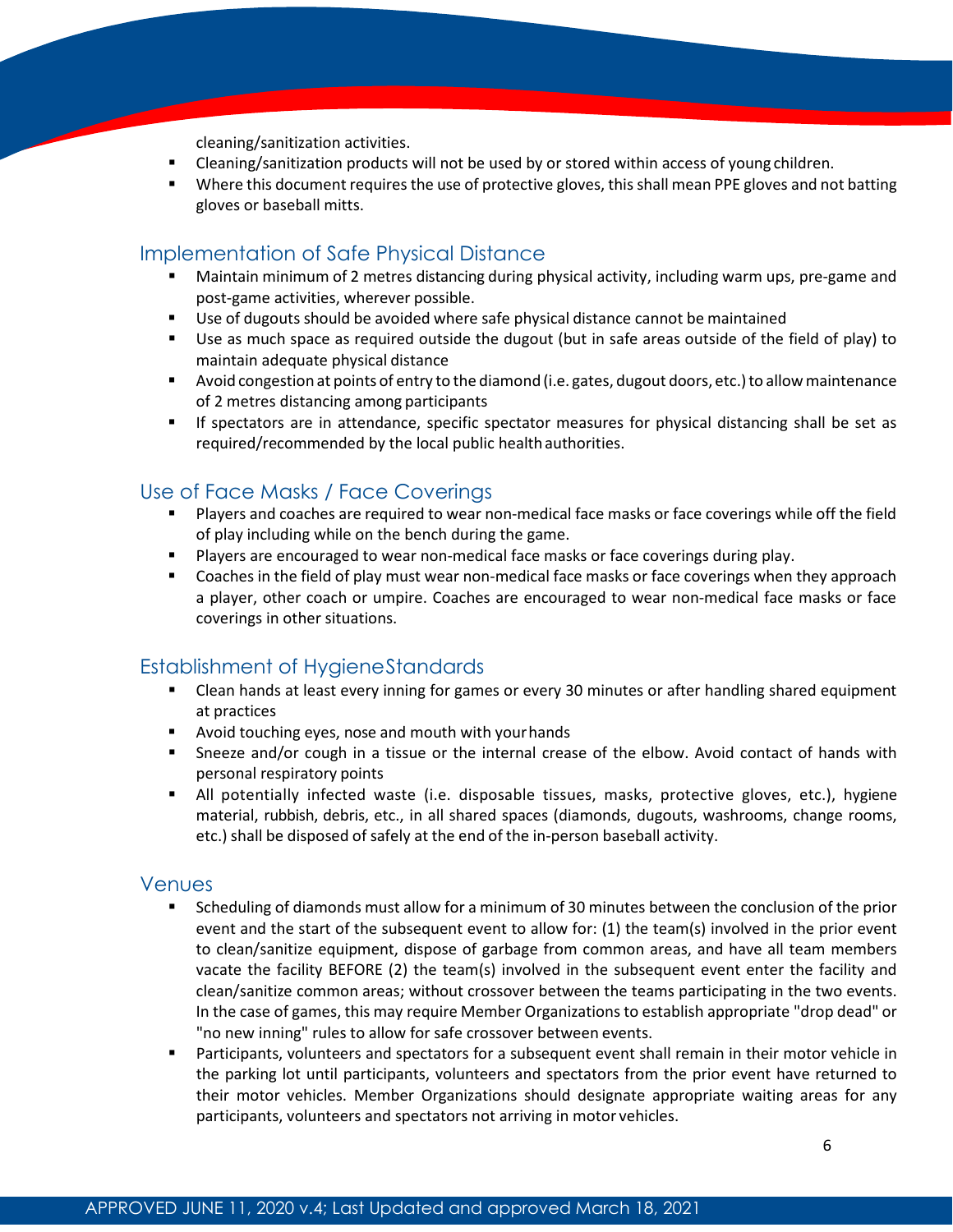- For games, both the home team and the visiting team are responsible for cleaning/sanitizing their dugout before and after games. It is recommended that change rooms/clubhouses not be used. If it is necessary to use them, physical distancing requirements shall be observed. The team using the
- change room/clubhouse shall clean/sanitize it before and after use.
- Washrooms are to be open and accessible only at the discretion and direction of the municipality or facility owner where the venue is located.
- **Under no circumstances will local acceptable usage limits established by facility owners (i.e. accessing** off limits areas of parks or other facilities etc.) be violated.
- **Thorough disinfection of common spaces before/after use including:** 
	- ♦ Frequently touched areas of dugouts, including aluminum benches, bat racks and helmet racks
	- ♦ Maintenance equipment including golf carts, tractors,etc.
	- ♦ Door handles, fence/gate latches
	- ♦ Any other spaces that come into frequent touch
	- ♦ Establishment of sanitation stations with soap and water and/or alcohol-based hand sanitizers at all entrances/exits to diamonds and complexes
	- ♦ Provide disinfectant wipes and advise event staff and volunteers to disinfect door handles, fence or gate latches, and any other spaces that come into frequent touch in all areas several times per day. Where the municipality or facility owner does not provide maintenance staff to complete these duties several times per day, it is the responsibility of the Member Organization to doso.

# <span id="page-7-0"></span>**Spectators**

- If/when spectators are allowed, make sure to follow local authorities' guidelines strictly
- **Ensure physical distance from participants and between spectators**
- **Spectators are encouraged to bring their own chairs for personal use or bring disinfectant wipes to** clean the area where they sit. Municipalities and/or facility owners may or may not be cleaning bleachers on a regular basis.
- **Spectators are encouraged not to wander to other areas of the park in which the diamond is located.**

## <span id="page-7-1"></span>**Thunderstorms**

 If a baseball event is interrupted by thunder, participants, volunteers and spectators are to return to their motor vehicles until the baseball event is cancelled or able to resume. If someone does not have a motor vehicle, they may shelter in a safe location but must maintain a minimum of 2 metres distancing from others, if possible.

# <span id="page-7-2"></span>**Practice**

## *(applicable to practices and games)*

Practice or training is a more controlled environment than the game environment. Practice can also accommodate fewer numbers of participants than games. Accordingly, it is envisioned that return to practice will likely occur priorto return to play. The protocolslisted under General also apply to Practice. Below are some practice specific protocols to be implemented by all MemberOrganizations.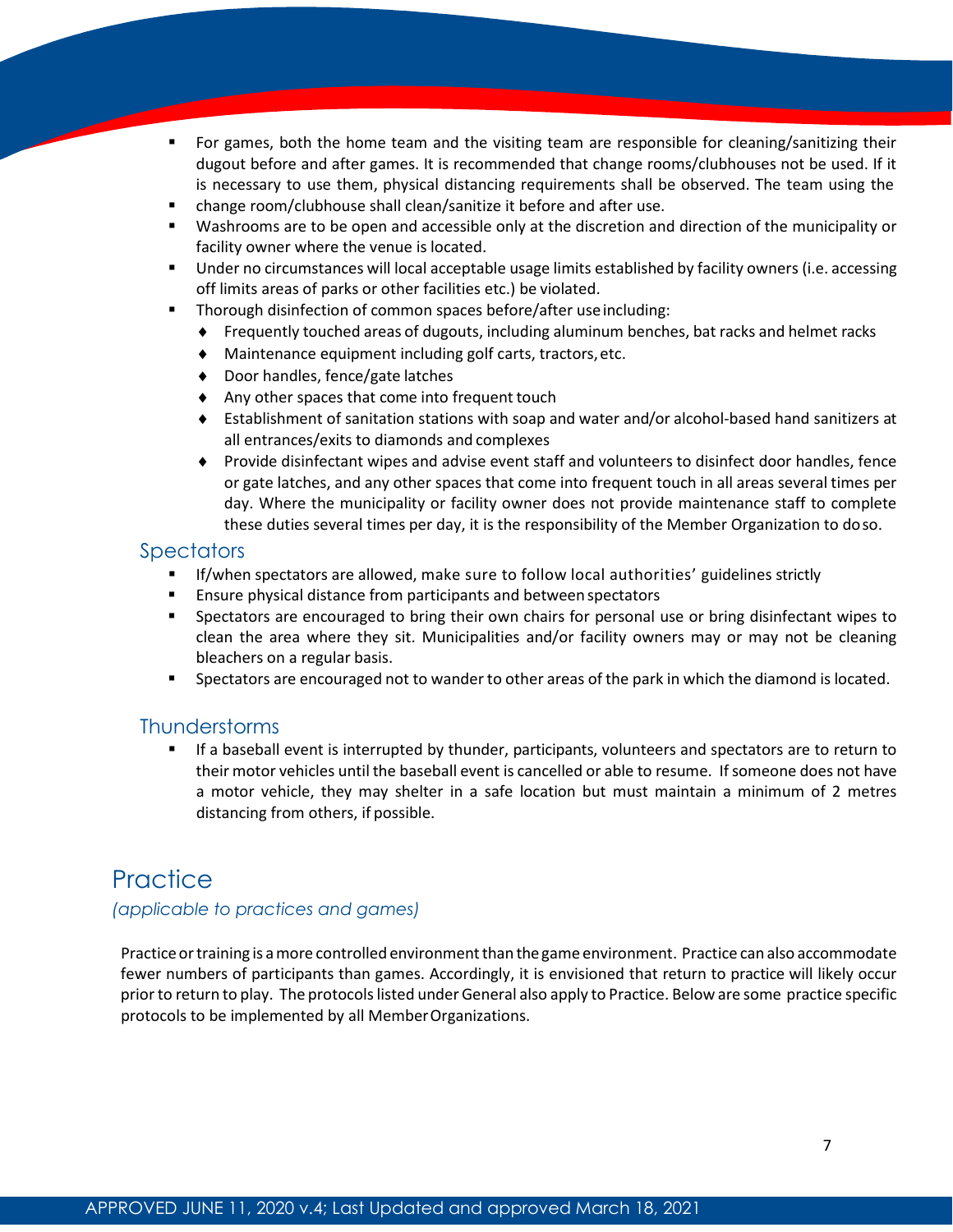# <span id="page-8-0"></span>**Equipment**

- Sharing of equipment such as batting helmets, catchers' masks, or other equipment likely to have been exposed to respiratory droplets should be avoided. Each player should have his/her own bat, helmet, baseball mitt(s), batting gloves, rosin bags, etc. and store these items inside their personal bag when not in use.
	- $\circ$  Equipment that must be shared must be cleaned/sanitized between players' use.
- Avoid personal clothing, equipment or electronics etc. being left in common places. Store inside personal bag always.
- **PPE worn in the field of play by choice of the participant recommended not to be white or grey.**
- **Rules of acceptable behaviour cannot be contravened.**
- General equipment (eg. L-screens, field maintenance equipment, bases) must be wiped down between groups if it must be shared

## <span id="page-8-1"></span>**Participants**

Participation by those in high-risk demographics (elderly and those with chronic conditions or who are immune compromised) is discouraged.

- No spitting, including tobacco and other products
- No sunflower seeds or chewing gum
- No sharing of water/energy drink bottles or food
- No shared water jugs, coolers or drink dispensers
- No handshakes, fist or chest bumps, high fives, hugs, kisses, etc.

#### <span id="page-8-2"></span>Indoor Practices

Indoor workouts are merely a particular form of practice and all protocols required by these Baseball Ontario Return to Sport COVID-19 Guidelines on the part of a Member Organization with respect to outdoor practices apply with respect to indoor practices. In the case of an indoor practice, the Member Organization will typically have less control over the facility than is the case with an outdoor facility permitted from a municipality. As such, Member Organizations are encouraged to consult with the owner/operator of the facility to ensure that appropriate sanitization protocols and safety precautions are in place with respect to thefacility.

# <span id="page-8-3"></span>**Competition**

Sports activity and life in general have been significantly affected by COVID-19 prevention measures in place across the globe. Although baseball is moderate in contact, there are several factors that each Member Organization will need to evaluate. Our traditional ways of competing will need to be altered in many instances to allow us to be back on the field of play while minimizing the risk of infection. The protocols listed under General and Practice also apply to Competition. Below are some competition specific protocols to be implemented by all Member Organizations.

#### <span id="page-8-4"></span>Pre-game

 Except as noted in the following bullet point, the two teams may share the field for pre-game warm up provided physical distancing is maintained. Each team shall stay in the outfield area on its side of the field. Hitting whiffle balls in the outfield is not considered BP for purposes of the following bullet point.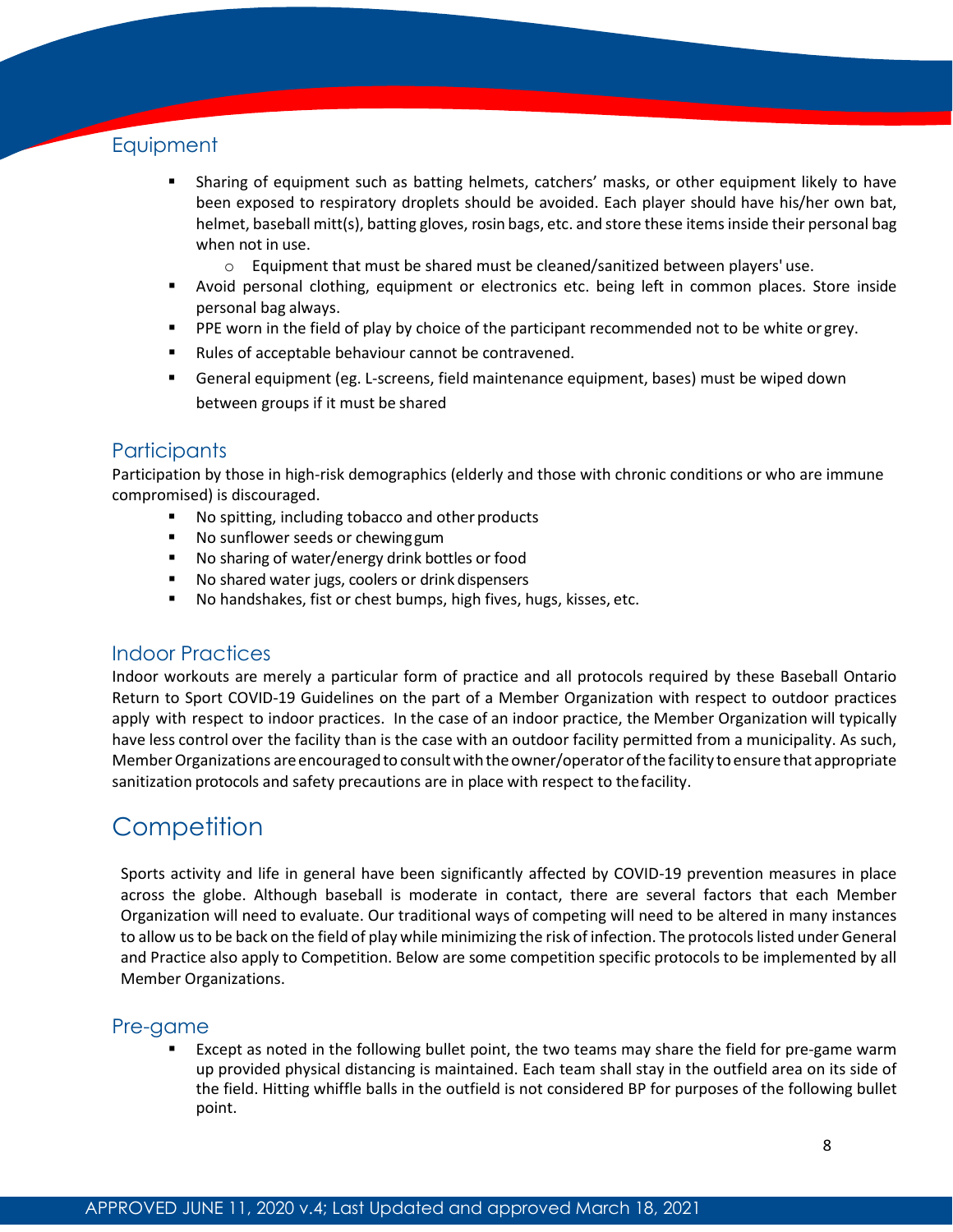- Only one team shall be on the field at a time for BP (on the diamond), and Infield or infield/outfield practice.
- Pre-game ceremonies (i.e. anthems, first pitch ceremonies,etc.) are discouraged
- Minimum physical distance of 2 metres at Home Plate meeting wearing non-medical mask or face covering.
- Line up cards must be prepared but will not be physically shared photos may be taken by scorekeepers etc. and the lineup card must be made available to show the umpire whenrequested

#### <span id="page-9-0"></span>**Baseballs**

 Ball prep (mud rubbing) to be done by one appointed personnel with protective gloves. No use of saliva in preparing balls.

#### <span id="page-9-1"></span>**Bats**

No bat boys/girls shall be allowed

# <span id="page-9-2"></span>Other Equipment

- Masks worn by pitchers, when they so choose, will be assessed as per existing rules regarding distracting colours, etc. (recommended that it not be white or grey). Rules of acceptable behaviour cannot be contravened.
- No sharing of catcher's masks in warming up pitchers. If no catcher's mask is readily available, warm up pitches may be thrown to a player/coach who is standing, but notsquatting.
- A safety base may be used at first base. It is not mandatory to use it. The home team will determine if it is to be used for a particular game.
- At 8U/9U, the circle to be used around the pitching machine shall be a circle with 12' diameter instead of the 8' diameter circle specified in the 8U/9U rules.
- At 8U/9U, the offensive team coach feeding the pitching machine shallsanitize/clean their hands after every offensive inning.

## <span id="page-9-3"></span>Umpires

- Ball/Strike umpire:
	- May work from behind the catcher as long as he/she is wearing a PPE mask or face covering
	- Must work 2 metres behind the pitcher if not wearing a PPE mask or face covering
- The use of hand sanitizer every half inning is required
- **Umpires in the field may wear PPE masks at their discretion**

## <span id="page-9-4"></span>Score Keepers/Pitch Counters

- **Should always work from a restricted area and keep safe distance from others and from each other. If** using a scorer's booth, it must be cleaned/sanitized before and afteruse.
- Avoid paper scoring/pitch counting when possible. Prioritize electronic scoring program as alternatives.
- Scoring equipment and microphones, if applicable, shall be thoroughly cleaned before and after use.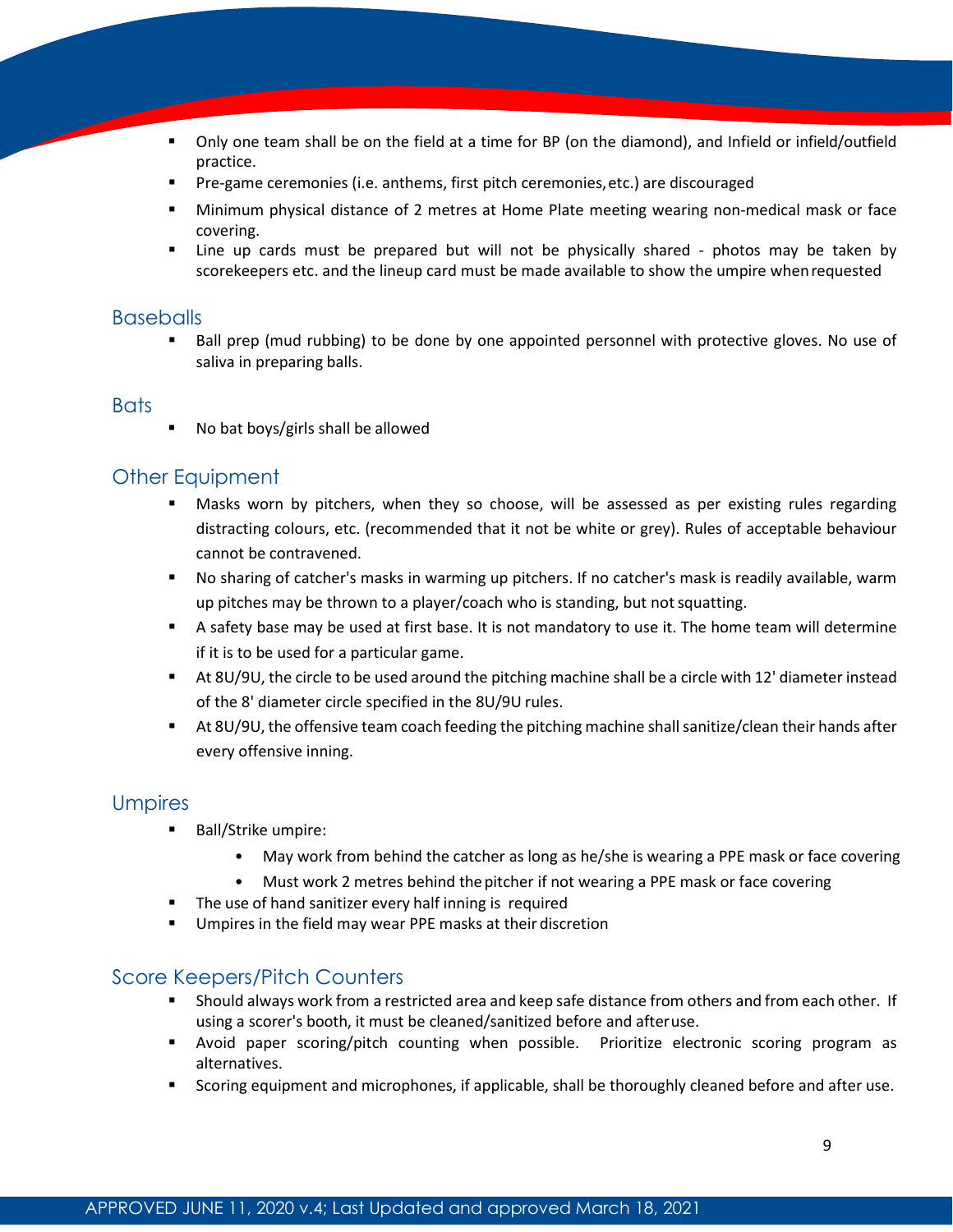## <span id="page-10-0"></span>In-Game

- Players shall not lick their fingers, blow on their hands or otherwise go to their mouth. When a pitcher violates this rule the umpire will stop the game, the pitcher will be required to sanitize his/her hands and the game ball will be replaced.
- Tag plays are allowed, but the defensive player should vacate the area as soon as reasonably practicable following the tag.
- When first base is occupied, the defensive player at first base must wear a PPE mask if the runner is being closely guarded / held at the base.

# <span id="page-10-1"></span>**Coaches**

- Team meetings, including pitching visits, shall maintain physical distance of 2 metres minimum. A maximum of 1 person (coach or player) and the pitcher may be included in a pitching visit.
- Use of Personal Protective Equipment (PPE) (visor or mask, gloves) must be used by trainers (or persons performing trainer function) when assessing an injury
- If a coachmust approachanumpire, physical distancing of at least 2metresmust bemaintained. Failure to do so may result in ejection.
- While on offence, base coaches must always stay within their box, except to avoid a play being made in the coach's box.
- Any discussions between coaches and players (eg. batter visiting  $3<sup>rd</sup>$  base coach; coach talking to runners, etc.) must maintain physical distancing of at least 2 metres and the coach must wear a nonmedical mask or face covering.
- **Pitchers, catchers, spotters and bullpen coaches must always maintain a physical distance of 2 metres** while pitchers are warming up in the bullpen

# <span id="page-10-2"></span>**Travel**

- Local travel within your public health zone is permitted and among public health zones at the same level of Provincial restriction (Orange, Yellow and Green Zones have the same level of restriction for team sports).
- **Travel outside of your public health zone is not permitted to an area of lesser restriction.**
- Permits for travel out of province will be issued by the OBA Office in accordance with normal operating procedures, but will be withdrawn should restrictions prevent travel at the time of the event

# <span id="page-10-3"></span>**Tournaments**

<span id="page-10-4"></span>*(Includingregularseasontournaments,localoraffiliatedassociationplay-offs,selectloopplay-offs, ReporSelect provincial play-offs andeliminations):*

**Tournaments need to comply with all Competition requirements.**